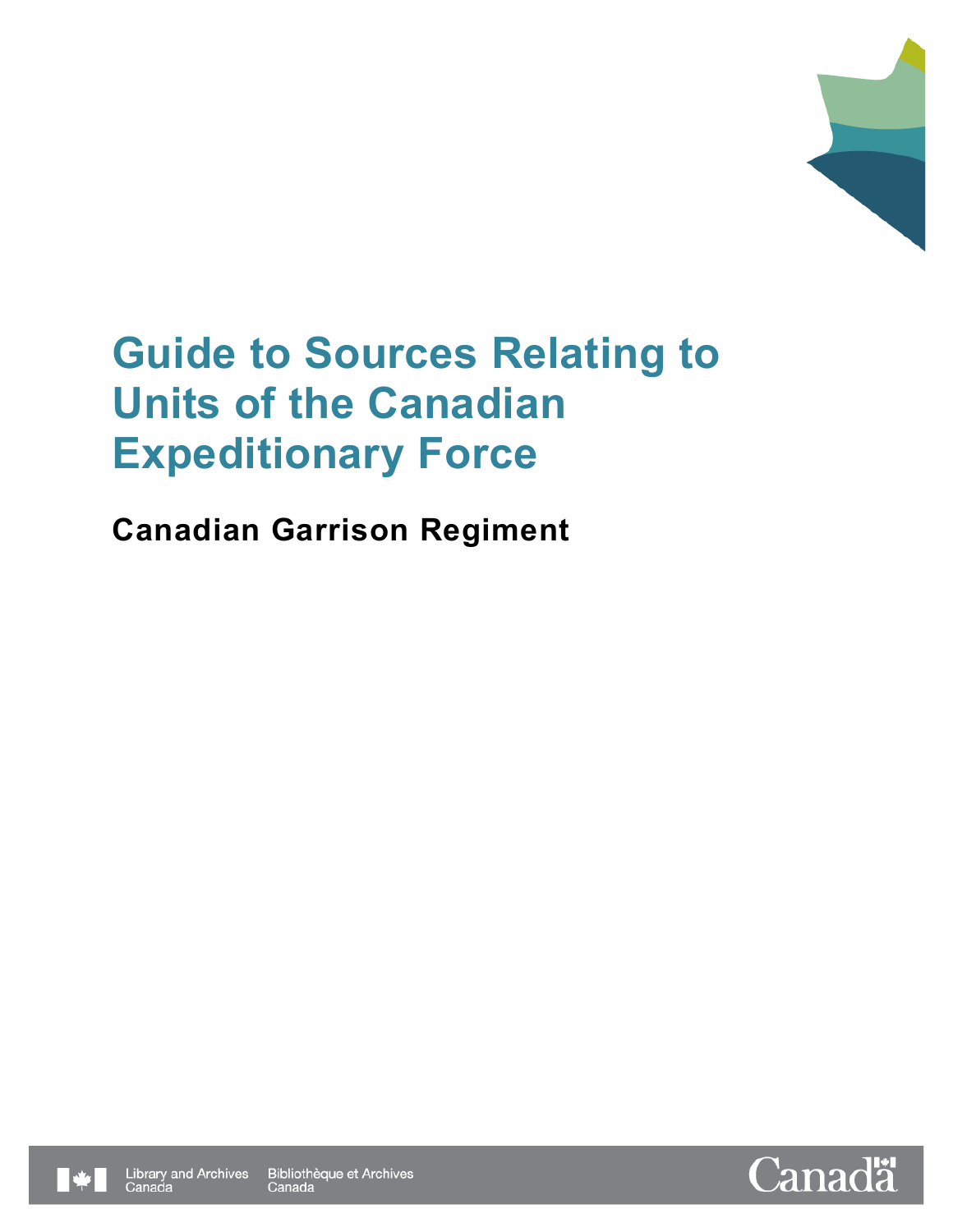# **Canadian Garrison Regiment**

| $\label{eq:1} \mbox{Introduction} \,\, \ldots \,\, \ldots \,\, \ldots \,\, \ldots \,\, \ldots \,\, \ldots \,\, \ldots \,\, \ldots \,\, \ldots \,\, \ldots \,\, \ldots \,\, \ldots \,\, \ldots \,\, \ldots \,\, \ldots \,\, \ldots \,\, \ldots \,\, \ldots \,\, \ldots \,\, \ldots \,\, \ldots \,\, \ldots \,\, \ldots \,\, \ldots \,\, \ldots \,\, \ldots \,\, \ldots \,\, \ldots \,\, \ldots \,\, \ldots \,\, \ldots \,\, \ldots \,\, \ldots \,\, \ldots \,\,$ |  |
|-----------------------------------------------------------------------------------------------------------------------------------------------------------------------------------------------------------------------------------------------------------------------------------------------------------------------------------------------------------------------------------------------------------------------------------------------------------------|--|
|                                                                                                                                                                                                                                                                                                                                                                                                                                                                 |  |
|                                                                                                                                                                                                                                                                                                                                                                                                                                                                 |  |
|                                                                                                                                                                                                                                                                                                                                                                                                                                                                 |  |
|                                                                                                                                                                                                                                                                                                                                                                                                                                                                 |  |
|                                                                                                                                                                                                                                                                                                                                                                                                                                                                 |  |
|                                                                                                                                                                                                                                                                                                                                                                                                                                                                 |  |
|                                                                                                                                                                                                                                                                                                                                                                                                                                                                 |  |
|                                                                                                                                                                                                                                                                                                                                                                                                                                                                 |  |
|                                                                                                                                                                                                                                                                                                                                                                                                                                                                 |  |
|                                                                                                                                                                                                                                                                                                                                                                                                                                                                 |  |
|                                                                                                                                                                                                                                                                                                                                                                                                                                                                 |  |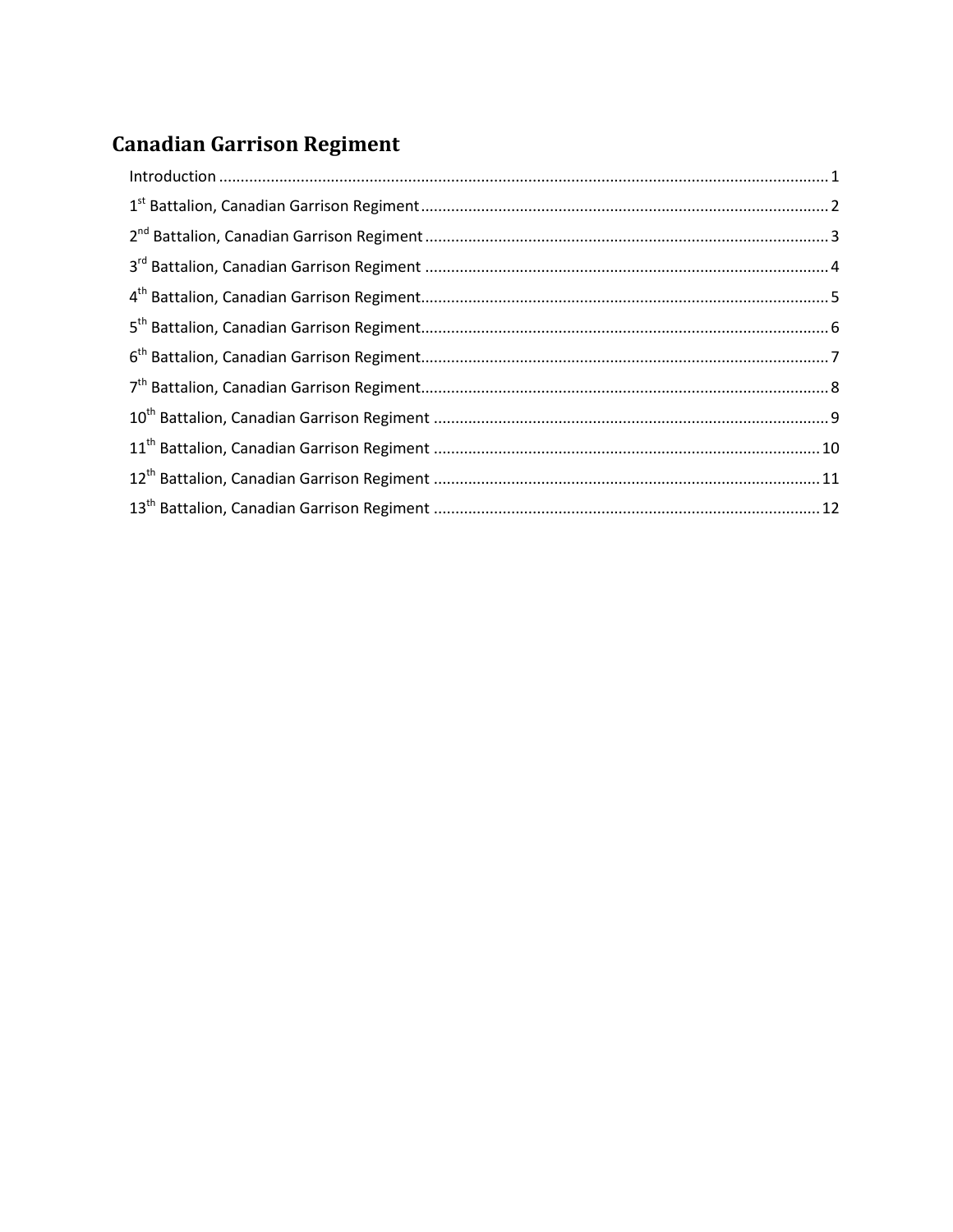# **Canadian Garrison Regiment**

# <span id="page-2-0"></span>**Introduction**

Formed in April 1918 to perform garrison duty in Canada, the thirteen battalions absorbed the Special Service companies. There was a battalion in each of the thirteen military districts.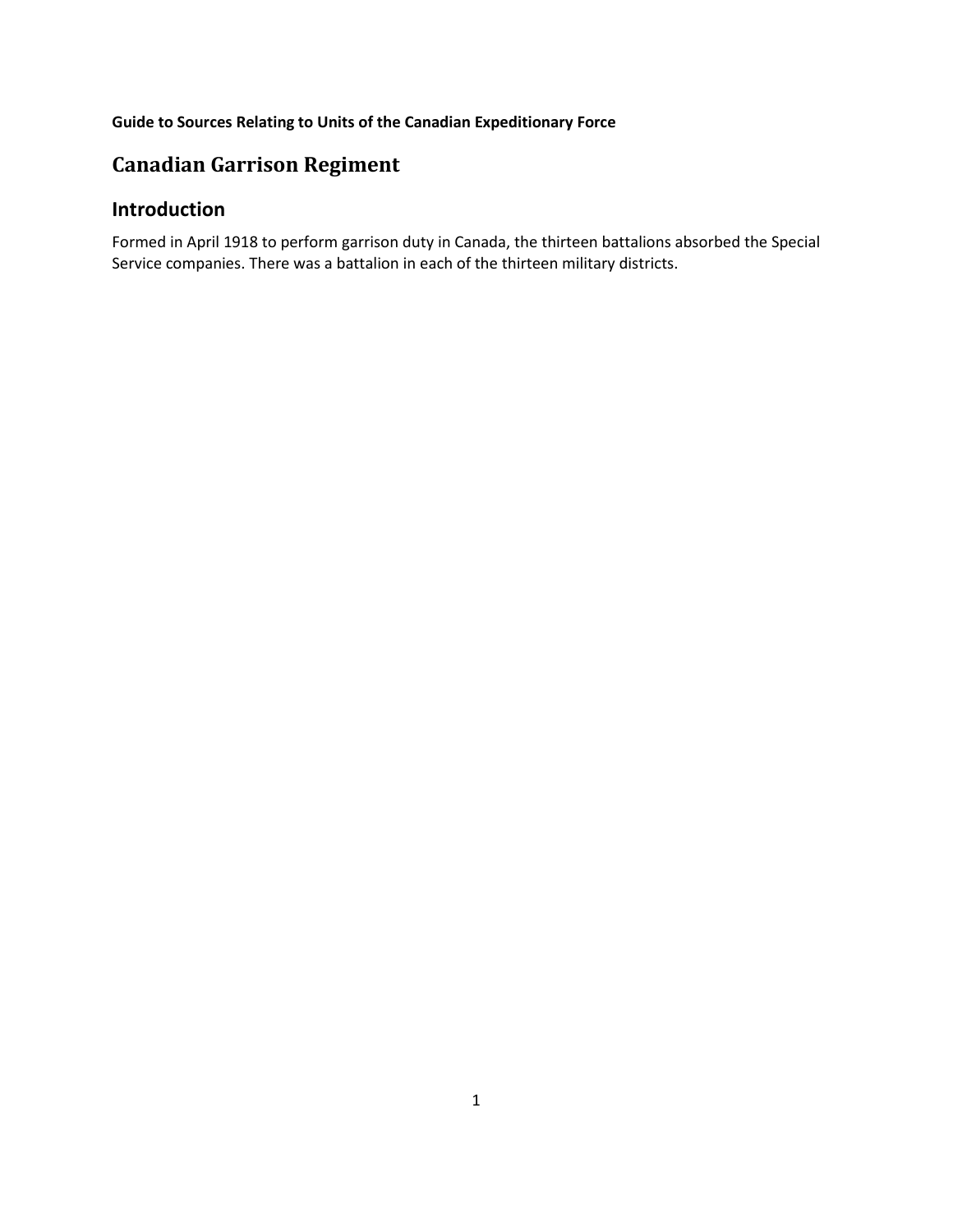# <span id="page-3-0"></span>**1st Battalion, Canadian Garrison Regiment**

# **Background Information**

Organized in April 1918 in Military District 1. Authorization published in Canadian Expeditionary Forces Routine Order 464 of 20 April 1918. Formed to perform garrison duty in Canada. Absorbed Special Service companies. Commanded by Lieutenant-Colonel H. L. Milligan. Disbanded 30 September 1919.

#### **Sources**

In this section, the text in bold is the main topic and the indented part is the archival reference. Use the archival reference to order the document.

# **General**

RG 24, vol. 496, file HQ 54-21-4-163

# **Military District 11**

RG 24, vol. 498, file HQ 54-21-4-171

### **Appointment of officers**

RG 24, vol. 1136, file HQ 54-21-50-90

# **Infectious diseases**

RG 24, vol. 1797, file HQ 683-800-1

# **Badges**

RG 24, vol. 1797, file HQ 683-800-2

# **Audit Reports**

RG 24, vol. 1797, file HQ 683-800-3

# **Inspection reports, clothing and equipment**

RG 24, vol. 1797, file HQ 683-800-5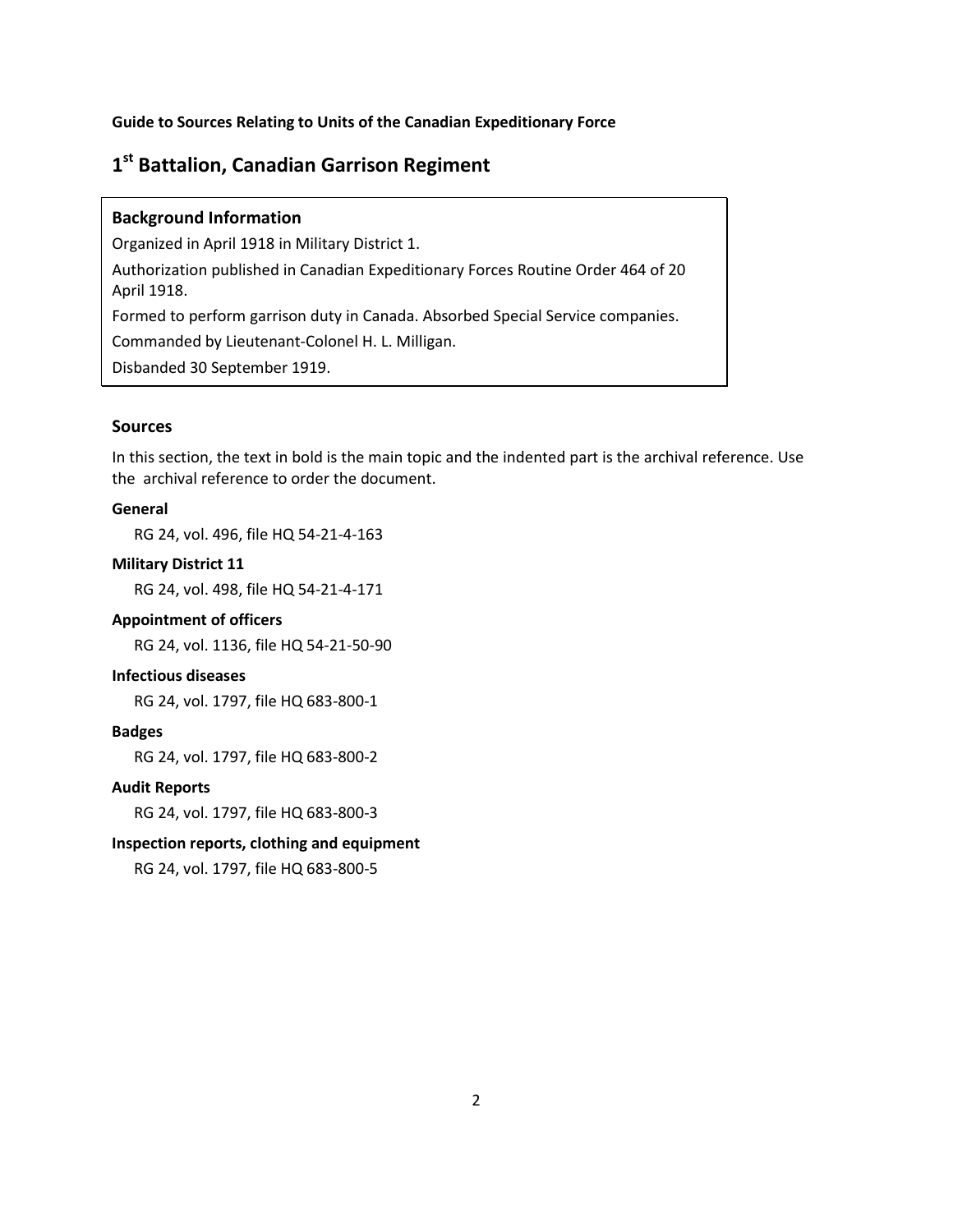# <span id="page-4-0"></span>**2nd Battalion, Canadian Garrison Regiment**

#### **Background Information**

Organized in April 1918 in Military District 2. Authorization published in Canadian Expeditionary Forces Routine Order 464 of 20 April 1918. Formed to perform garrison duty in Canada. Absorbed Special Service companies. Commanded by Lieutenant-Colonel R. K. Barker. Disbanded 30 September 1919.

#### **Sources**

In this section, the text in bold is the main topic and the indented part is the archival reference. Use the archival reference to order the document.

# **Organization**

RG 24, vols.4403-4404, file 2D. 34-7-222

# **Appointment of officers**

RG 24, vol. 1136, file HQ 54-21-50-91

#### **Attached men**

RG 24, vol. 1801, file HQ 683-829-2

#### **Inspection reports, clothing and equipment**

RG 24, vol. 1801, file HQ 683-829-3

#### **Audit reports**

RG 24, vol. 1801, file HQ 683-829-5

#### **Badges**

RG 24, vol. 1797, file HQ 683-829-5

#### **Mobilization accounts**

RG 24, vol. 1797, file HQ 683-829-6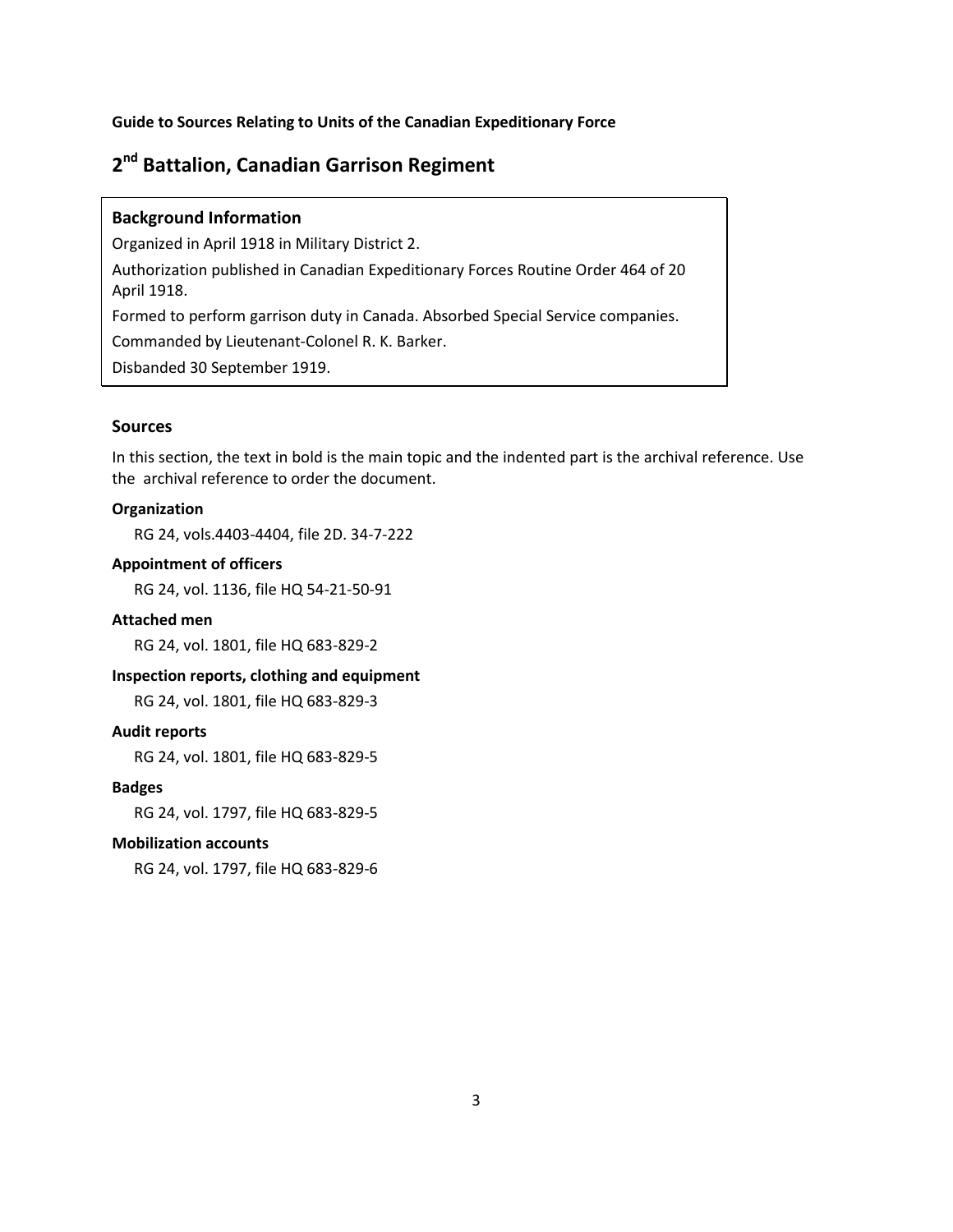# <span id="page-5-0"></span>**3rd Battalion, Canadian Garrison Regiment**

# **Background Information**

Organized in April 1918 in Military District 3. Authorization published in Canadian Expeditionary Forces Routine Order 464 of 20 April 1918. Formed to perform garrison duty in Canada. Absorbed Special Service companies. Commanded by Major George Crawford. Disbanded 30 September 1919.

### **Sources**

In this section, the text in bold is the main topic and the indented part is the archival reference. Use the archival reference to order the document.

# **General**

RG 24, vol. 497, file HQ 54-21-4-165

# **Audit Reports**

RG 24, vol. 1796, file HQ 683-797-1

### **Infectious diseases**

RG 24, vol. 1796, file HQ 683-797-2

# **Inspection reports, clothing and equipment**

RG 24, vol. 1796, file HQ 683-797-3

# **Records sold at auction**

RG 24, vol. 1797, file HQ 683-797-4

# **Appointment of officers**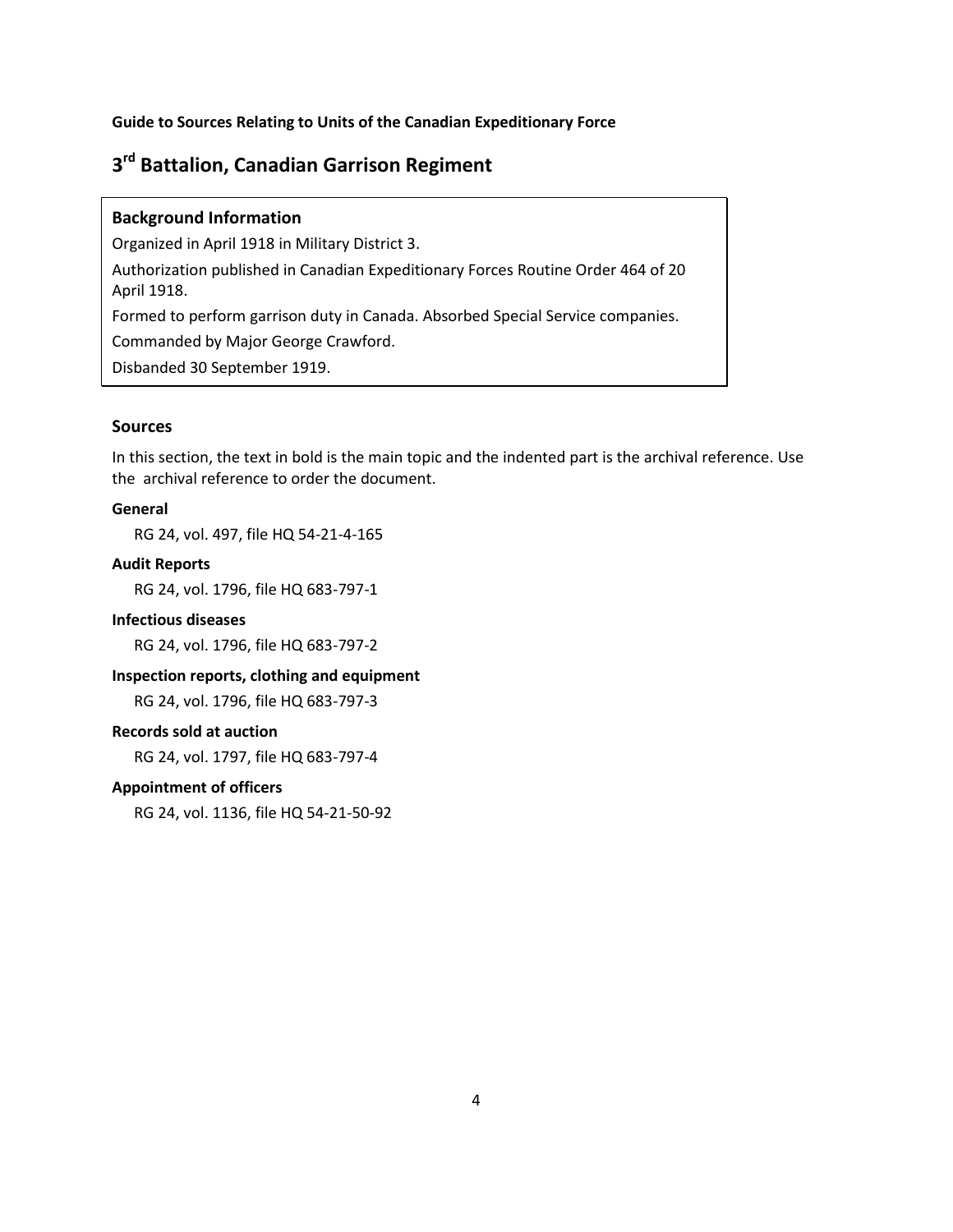# <span id="page-6-0"></span>**4th Battalion, Canadian Garrison Regiment**

### **Background Information**

Organized in April 1918 in Military District 4. Authorization published in Canadian Expeditionary Forces Routine Order 464 of 20 April 1918. Formed to perform garrison duty in Canada. Absorbed Special Service companies. Commanded by Lieutenant-Colonel W. H. Schneider. Disbanded 30 September 1919.

### **Sources**

In this section, the text in bold is the main topic and the indented part is the archival reference. Use the archival reference to order the document.

# **General**

RG 24, vol. 497, file HQ 54-21-4-166

# **Infectious diseases**

RG 24, vol. 1795, file HQ 683-792-1

#### **Badges**

RG 24, vol. 1795, file HQ 683-792-2

# **Inspection reports, clothing and equipment**

RG 24, vol. 1795, file HQ 683-792-3

#### **Audit reports**

RG 24, vol. 1795, file HQ 683-792-5

# **Appointment of officers**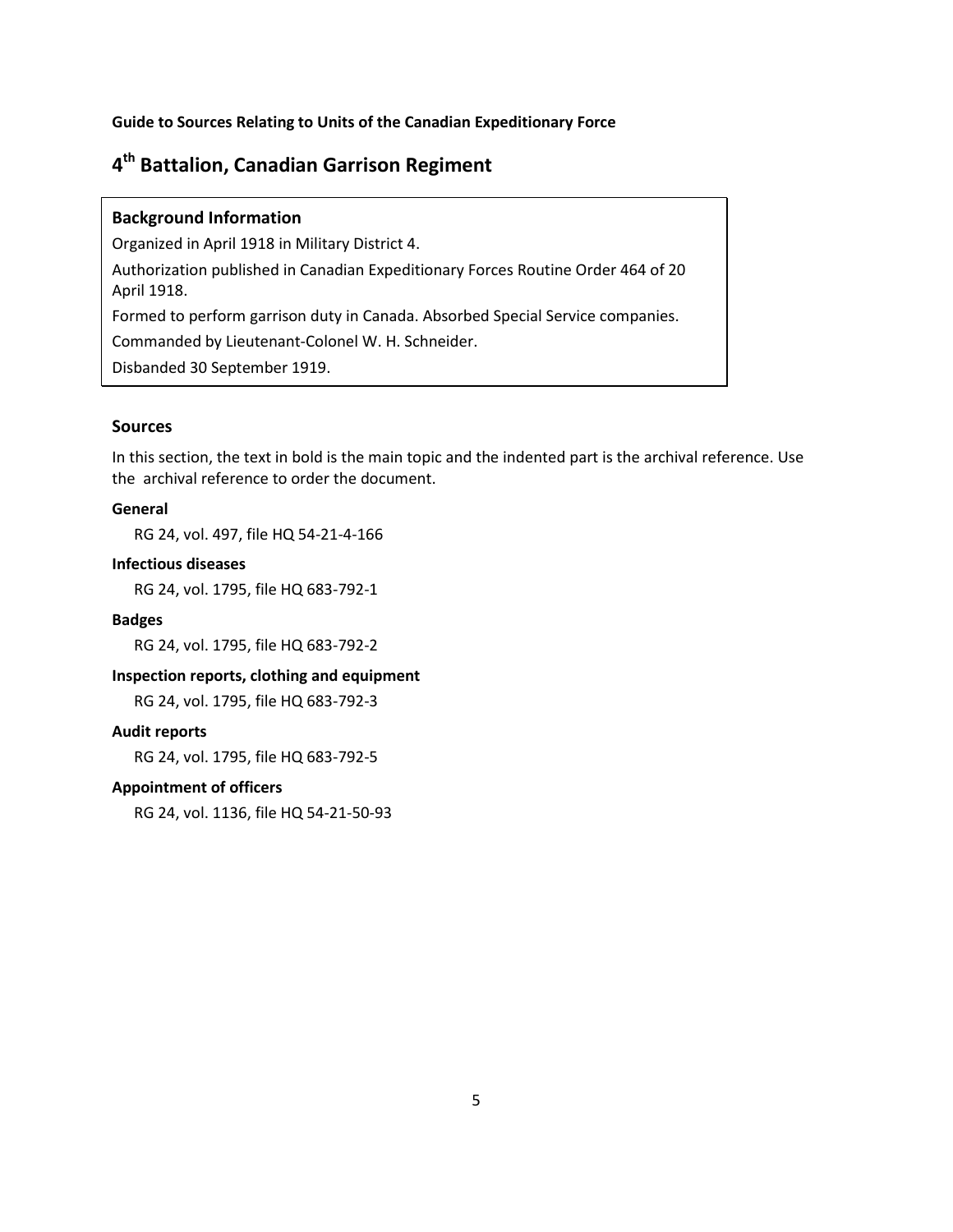# <span id="page-7-0"></span>**5th Battalion, Canadian Garrison Regiment**

# **Background Information**

Organized in April 1918 in Military District 5. Authorization published in Canadian Expeditionary Forces Routine Order 464 of 20 April 1918. Formed to perform garrison duty in Canada. Absorbed Special Service companies. Commanded by Lieutenant-Colonel J. A. Beaubien. Disbanded 30 September 1919.

### **Sources**

In this section, the text in bold is the main topic and the indented part is the archival reference. Use the archival reference to order the document.

# **General**

RG 24, vol. 497, file HQ 54-21-4-167

# **Inspection reports, clothing and equipment**

RG 24, vol. 1798, file HQ 683-815-1

#### **Infectious diseases**

RG 24, vol. 1797, file HQ 683-799-1

#### **Annual reports**

RG 24, vol. 1797, file HQ 683-799-2

# **Audit reports**

RG 24, vol. 1797, file HQ 683-799-3

# **Appointment of officers**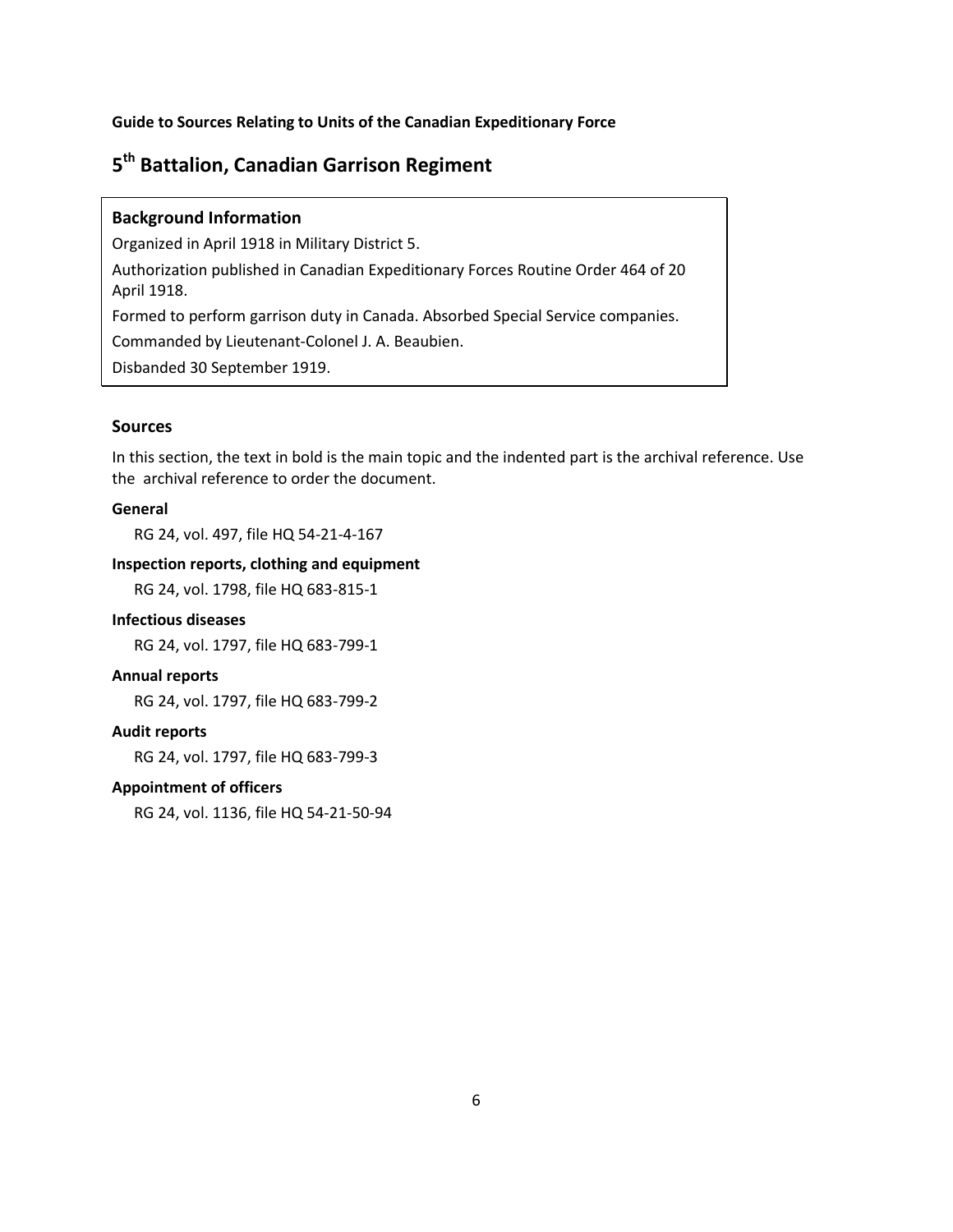# <span id="page-8-0"></span>**6th Battalion, Canadian Garrison Regiment**

#### **Background Information**

Organized in April 1918 in Military District 6.

Authorization published in Canadian Expeditionary Forces Routine Order 464 of 20 April 1918.

Formed to perform garrison duties in Canada. Absorbed Special Service companies. Disbanded 30 September 1919.

#### **Sources**

In this section, the text in bold is the main topic and the indented part is the archival reference. Use the archival reference to order the document.

# **General**

RG 24, vols. 497-498, file HQ 54-21-4-168

# **Infectious diseases**

RG 24, vol. 1796, file HQ 683-793-1

# **Inspection reports, clothing and equipment**

RG 24, vol. 1796, file HQ 683-793-2

# **Badges**

RG 24, vol. 1796, file HQ 683-793-3

#### **Audit reports**

RG 24, vol. 1796, file HQ 683-793-4

# **Inspection reports**

RG 24, vol. 1796, file HQ 683-793-5

#### **Pay and allowances**

RG 24, vol. 1796, file HQ 683-793-6

#### **Appointment of officers**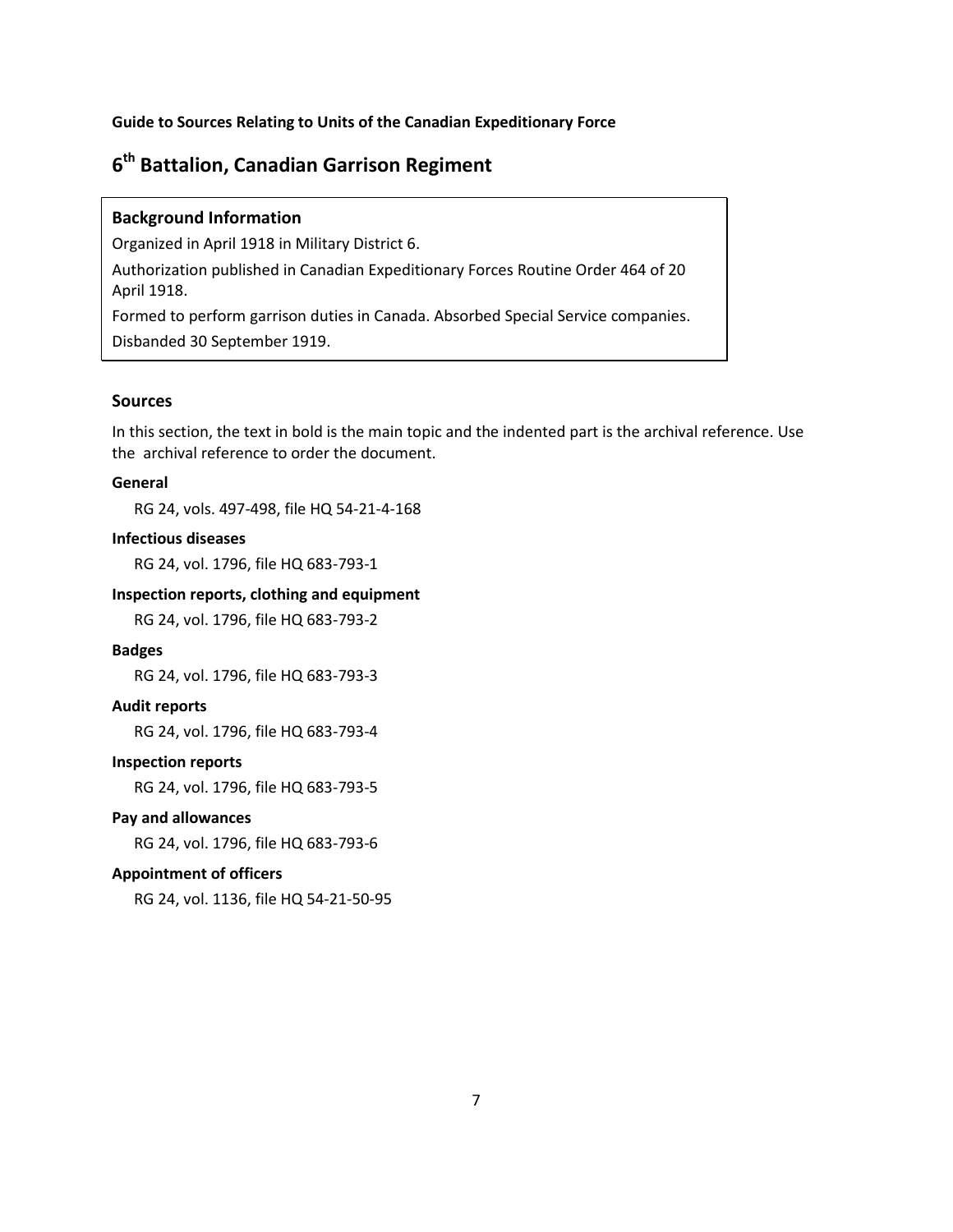# <span id="page-9-0"></span>**7th Battalion, Canadian Garrison Regiment**

# **Background Information**

Organized in April 1918 in Military District 7.

Authorization published in Canadian Expeditionary Forces Routine Order 464 of 20 April 1918.

Formed to perform garrison duties in Canada. Absorbed Special Service companies. Disbanded 30 September 1919.

# **Sources**

In this section, the text in bold is the main topic and the indented part is the archival reference. Use the archival reference to order the document.

# **General**

RG 24, vols. 498, file HQ 54-21-4-169

# **Inspection reports, clothing and equipment**

RG 24, vol. 1798, file HQ 683-813-1

#### **Canteen funds**

RG 24, vol. 1798, file HQ 683-813-3

#### **Audit reports**

RG 24, vol. 1798, file HQ 683-813-4

# **Appointment of officers**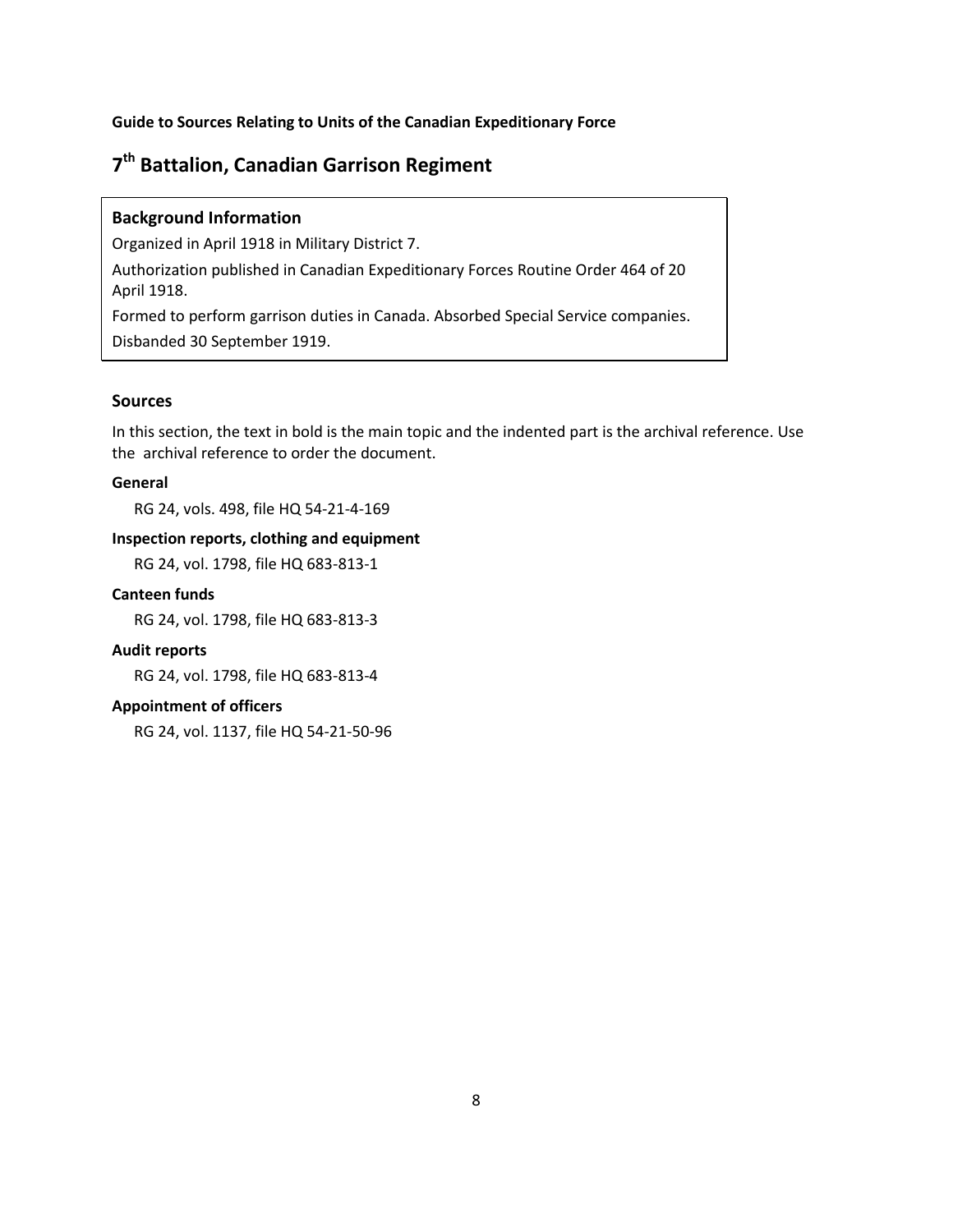# <span id="page-10-0"></span>**10th Battalion, Canadian Garrison Regiment**

# **Background Information**

Organized in April 1918 in Military District 10. Authorization published in Canadian Expeditionary Forces Routine Order 464 of 20 April 1918. Formed to perform garrison duties in Canada. Absorbed Special Service companies. Commanded by Lieutenant-Colonel Irvine R. Snider. Disbanded 30 September 1919.

### **Sources**

In this section, the text in bold is the main topic and the indented part is the archival reference. Use the archival reference to order the document.

# **General**

RG 24, vol. 498, file HQ 54-21-4-170

# **Appointment of officers**

RG 24, vol. 1137, file HQ 54-21-50-97

#### **Audit reports**

RG 24, vol. 1800, file HQ 683-825-1

#### **Inspection reports**

RG 24, vol. 1800, file HQ 683-825-2

# **Inspection reports, clothing and equipment**

RG 24, vol. 1800, file HQ 683-825-3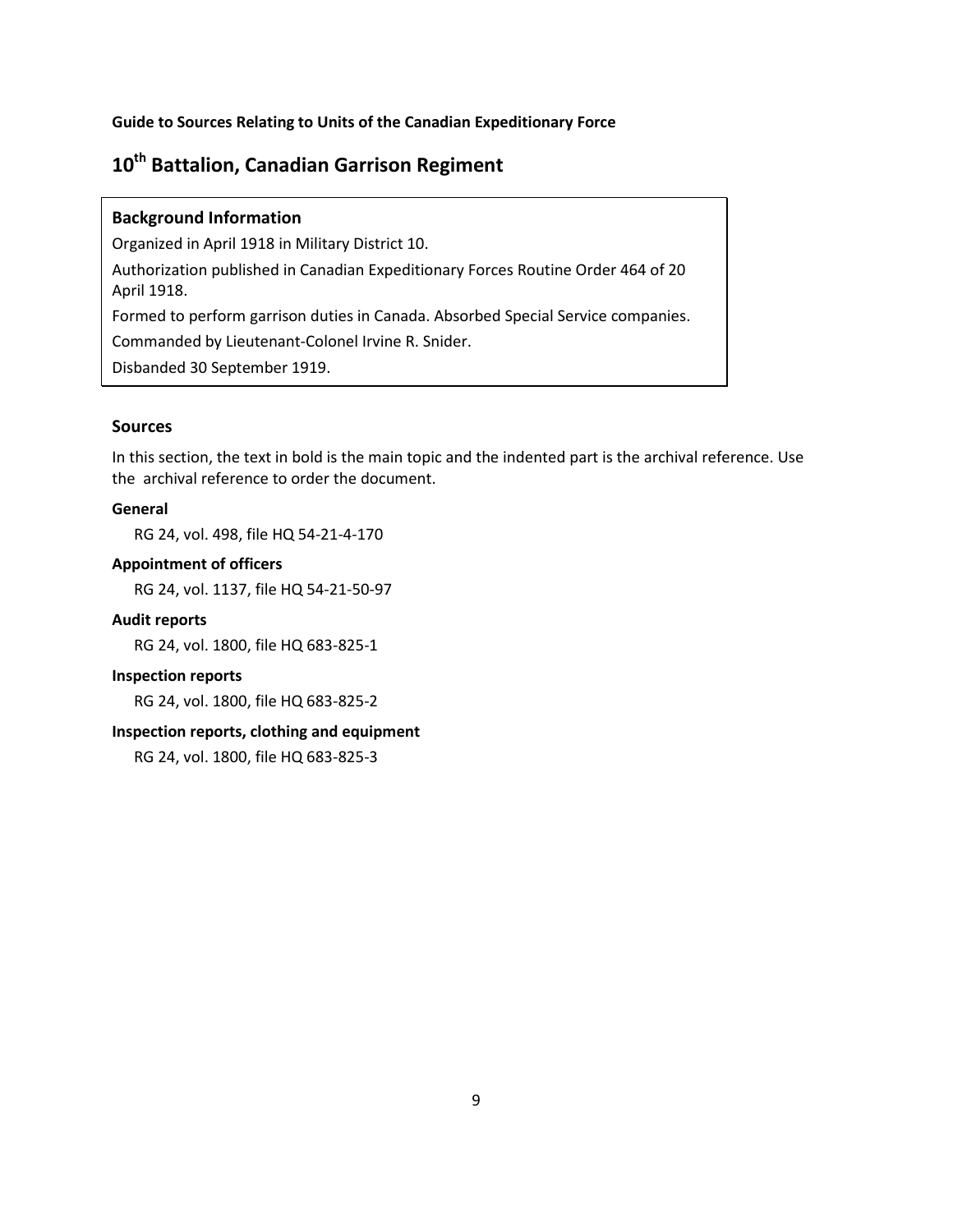# <span id="page-11-0"></span>**11th Battalion, Canadian Garrison Regiment**

# **Background Information**

Organized in April 1918 in Military District 11. Authorization published in Canadian Expeditionary Forces Routine Order 464 of 20 April 1918. Formed to perform garrison duties in Canada. Absorbed Special Service companies. Commanded by Lieutenant-Colonel R. C. Cooper. Disbanded 30 September 1919.

### **Sources**

In this section, the text in bold is the main topic and the indented part is the archival reference. Use the archival reference to order the document.

# **General**

RG 24, vols. 498, file HQ 54-21-4-171

# **Mobilization**

RG 24, vol. 4676, file 11D. 99-4-120

### **Appointment of officers**

RG 24, vol. 1137, file HQ 54-21-50-98

#### **Inspection reports**

RG 24, vol. 1800, file HQ 683-823-1

# **Inspection reports, clothing and equipment**

RG 24, vol. 1800, file HQ 683-823-2

# **Audit reports**

RG 24, vol. 1800, file HQ 683-823-3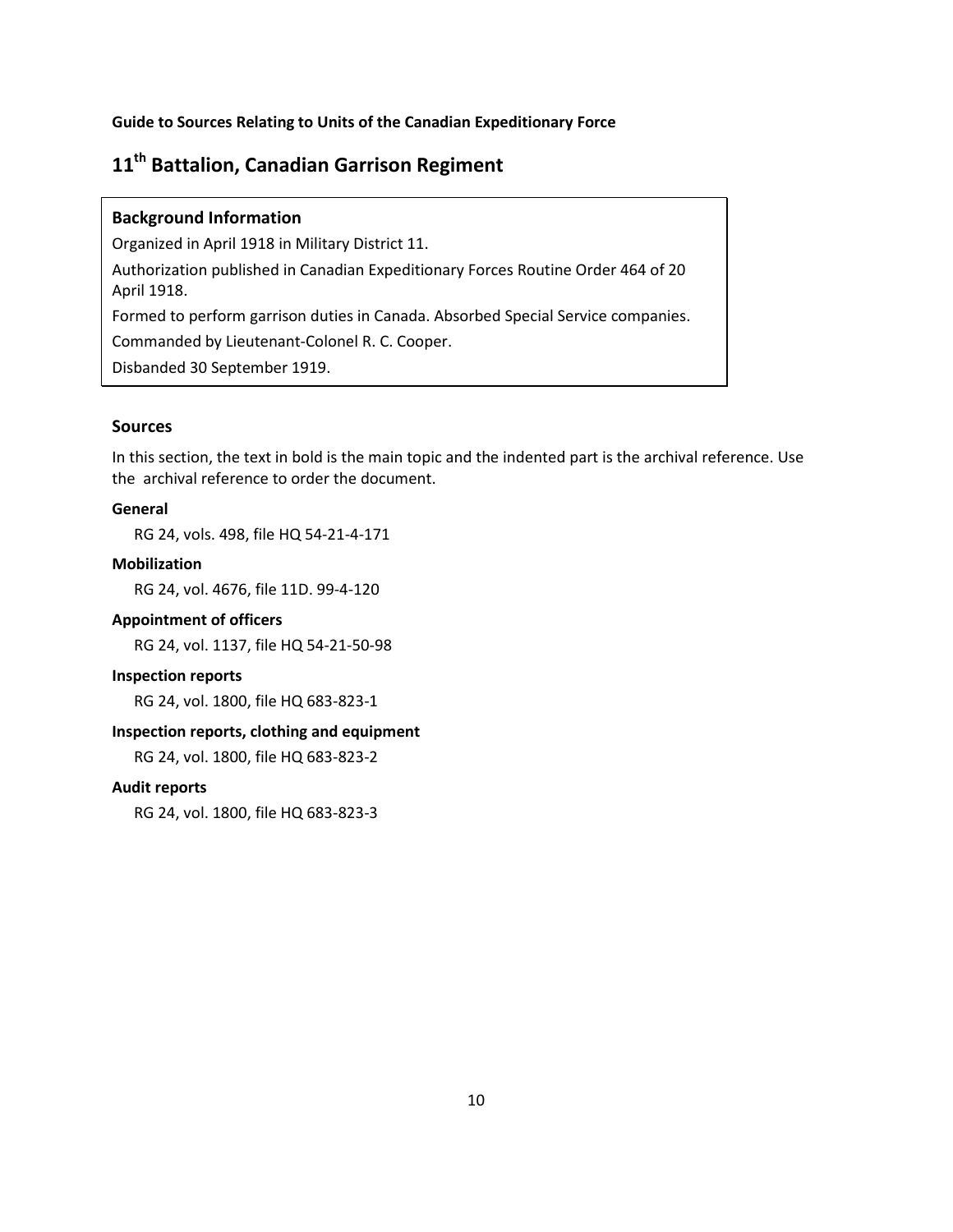# <span id="page-12-0"></span>**12th Battalion, Canadian Garrison Regiment**

# **Background Information**

Organized in April 1918 in Military District 12. Authorization published in Canadian Expeditionary Forces Routine Order 464 of 20 April 1918. Formed to perform garrison duties in Canada. Absorbed Special Service companies. Commanded by Lieutenant-Colonel C. J. Trethewey. Disbanded 30 September 1919.

### **Sources**

In this section, the text in bold is the main topic and the indented part is the archival reference. Use the archival reference to order the document.

# **General**

RG 24, vols. 498, file HQ 54-21-4-172

# **Appointment of officers**

RG 24, vol. 1137, file HQ 54-21-50-99

### **Inspection reports**

RG 24, vol. 1800, file HQ 683-824-1

# **Inspection reports, clothing and equipment**

RG 24, vol. 1800, file HQ 683-824-2

#### **Audit reports**

RG 24, vol. 1800, file HQ 683-824-4